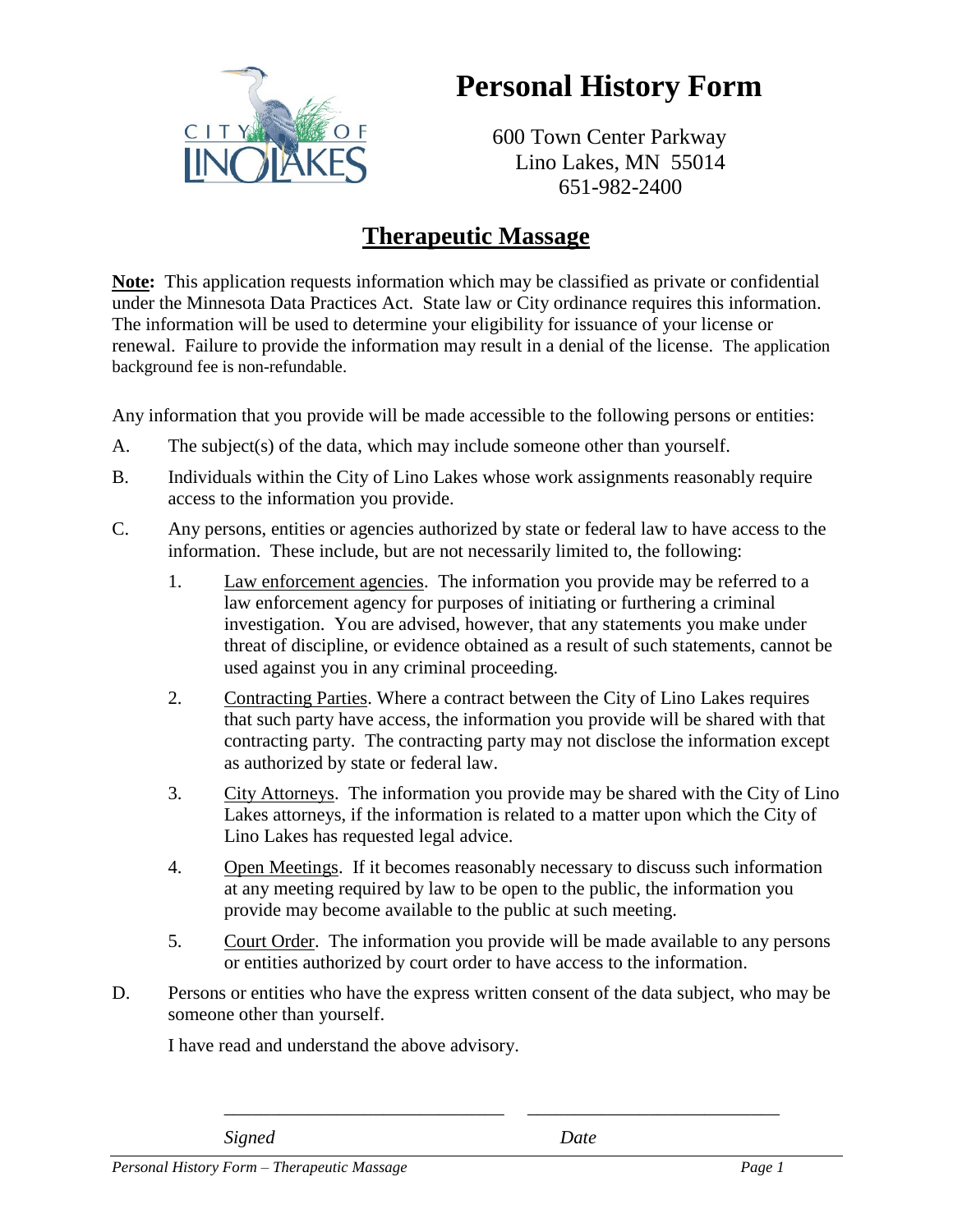**DIRECTIONS:** This form must be filled out with typewriter or by printing in ink. If the application is by a natural person, by such person; if by a corporation, by an officer of the corporation; if by a partnership, by one of the partners; if by an unincorporated association, by the manager or managing officer of the association.

| (Last)                                                                                                                                                                                                                         |         | (First) (Middle - Required) |  |
|--------------------------------------------------------------------------------------------------------------------------------------------------------------------------------------------------------------------------------|---------|-----------------------------|--|
| Maiden, Alias or Former Name. Law and the contract of the contract of the contract of the contract of the contract of the contract of the contract of the contract of the contract of the contract of the contract of the cont |         |                             |  |
|                                                                                                                                                                                                                                |         |                             |  |
| (Street)                                                                                                                                                                                                                       |         |                             |  |
| (City)                                                                                                                                                                                                                         | (State) | (Zip)                       |  |
|                                                                                                                                                                                                                                |         | Sex(M or F)                 |  |
|                                                                                                                                                                                                                                |         |                             |  |
|                                                                                                                                                                                                                                |         |                             |  |
|                                                                                                                                                                                                                                |         |                             |  |
| Have you ever had a driver's license in another state? Yes ________ No ________                                                                                                                                                |         |                             |  |
| Marital Status: Married _______ Single ______ Divorced ______                                                                                                                                                                  |         |                             |  |
|                                                                                                                                                                                                                                |         |                             |  |
| Business Address: New York Contact the Contract of the Contract of the Contract of the Contract of the Contract of the Contract of the Contract of the Contract of the Contract of the Contract of the Contract of the Contrac |         |                             |  |
| (Street)                                                                                                                                                                                                                       |         |                             |  |
| (City)                                                                                                                                                                                                                         |         | (State)<br>(Zip)            |  |
| Business Phone: $(\_\_)$                                                                                                                                                                                                       |         |                             |  |
| If you have ever used or been known by a name or names other than the true name given above,<br>list such name(s) and information concerning dates and places used:<br>1                                                       |         |                             |  |
| 2.                                                                                                                                                                                                                             |         |                             |  |
| Address(s) at which you have lived during the preceding 10 years. (Begin with present address)                                                                                                                                 |         |                             |  |
| (Street, City, State, Zip)                                                                                                                                                                                                     |         | (Dates)                     |  |
| (Street, City, State, Zip)                                                                                                                                                                                                     |         | (Dates)                     |  |
| (Street, City, State, Zip)                                                                                                                                                                                                     |         | (Dates)                     |  |

*Personal History Form – Therapeutic Massage Page 2*